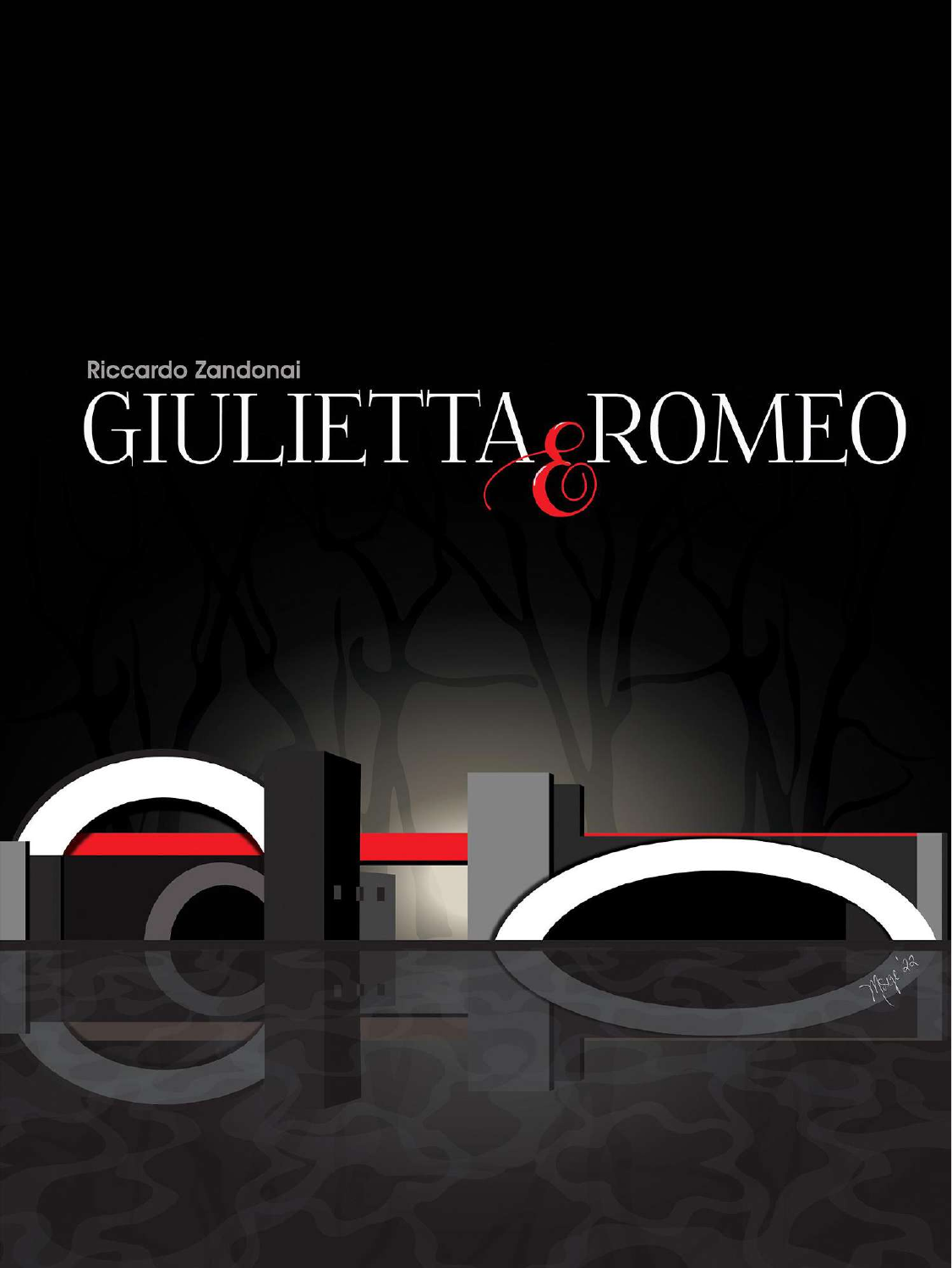Teatro Grattacielo. NY, US

Image by Samuele Schirò from Pixabay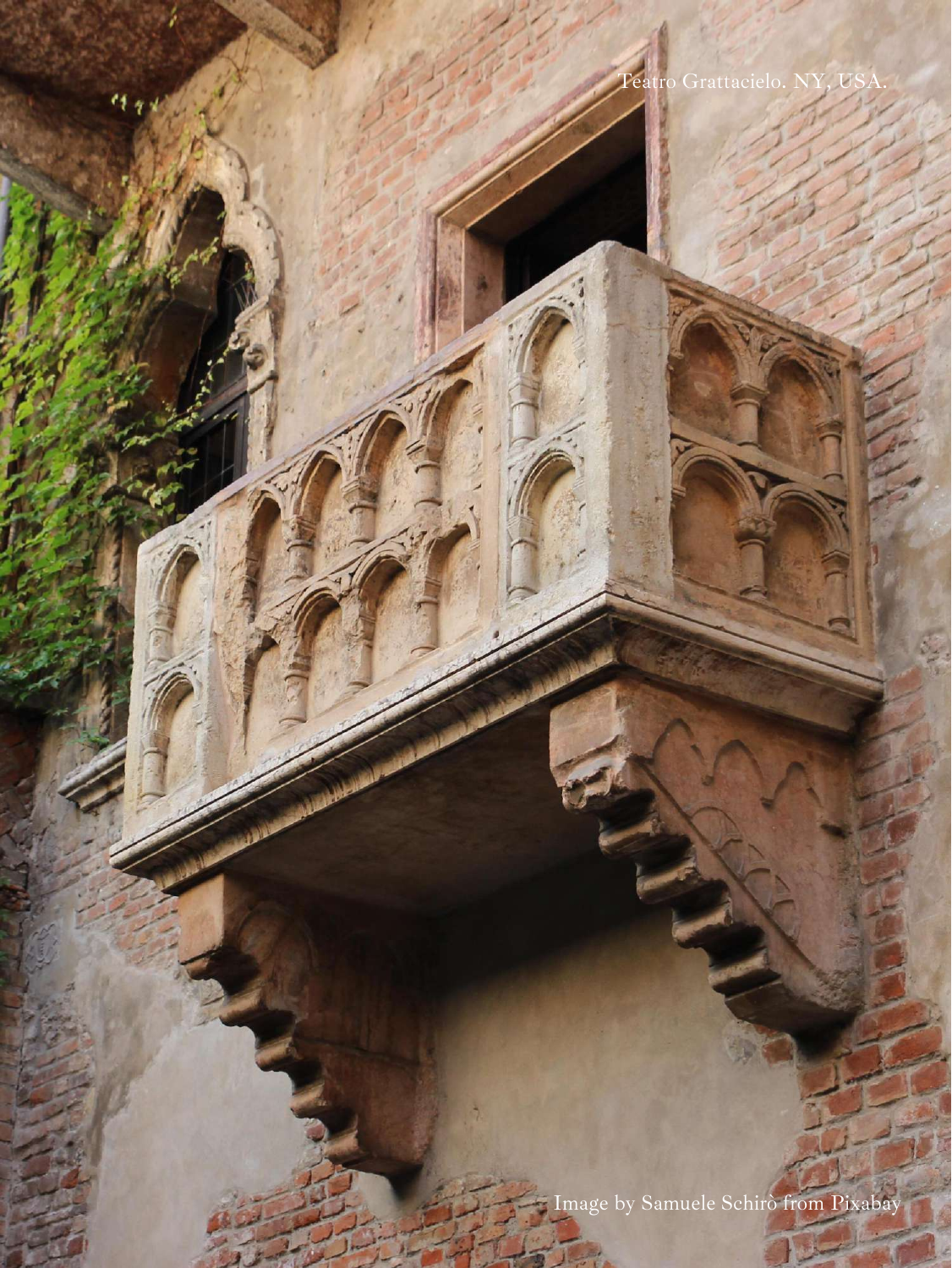

### "**Done piansì, che amor pianse in segreto" –**

brief considerations on Juliet and Romeo by Riccardo Zandonai, on the centenary of its first performance.

#### by Carlo Todeschi

In the immediate postwar period, Zandonai found himself surrounded by numerous magnetic fields: the Italian melodramatic tradition, German symphonism, naturalism, French colorism. The composer from Rovereto had fleeting contacts with international and decadent figures such as D'Annunzio and Puccini but preferred them the more closed companies of Nicola D'Atri (Lucera (Foggia) 1866 - 1955), art and music critic, from the time of Conchita and maximum confidant of Zandonai, and Arturo Rossato from Vicenza (Vicenza, 1882 - Milan, 1942), librettist of Romeo and Juliet and of all subsequent Zandona's operas. That was the Italian melodramatic tradition mixed with a conservative taste recognizable in the figure of Verdi who advocated the return to

the ancient as the responsible cause of progress. The idea initially proposed by the Veronese Giuseppe Adami (1878- 1946), then retired from the project, was to follow an essential plot proposed by Italian "storytellers "such as Luigi Da Porto (1485- 1529) and Matteo Bandello (1485 - 1561), trying to avoid the expansions of the horizon and the various complications subsequently proposed by William Shakespeare (1564 - 1616). An all-Italian version therefore means a version that translates into the more traditional vocal archetypes of Italian melodrama: a tenor and a soprano opposed to a baritone, and a few more or less secondary figures around them. A characteristic poetic local color, with an Art Nouveau flavor, is spread extensively, which becomes the backbone of the whole work. We therefore have the image of an epically delightful past cloaked in an all-Italian decadent decorative style, characterized by" stornellate", dances, cavalcades and texts written in the Veronese dialect, often derived from the Veronese dialect poet Berto Barbarani (Verona1872-Verona 1945), which provides a series of illustrative, decorative effects in a "false ancient"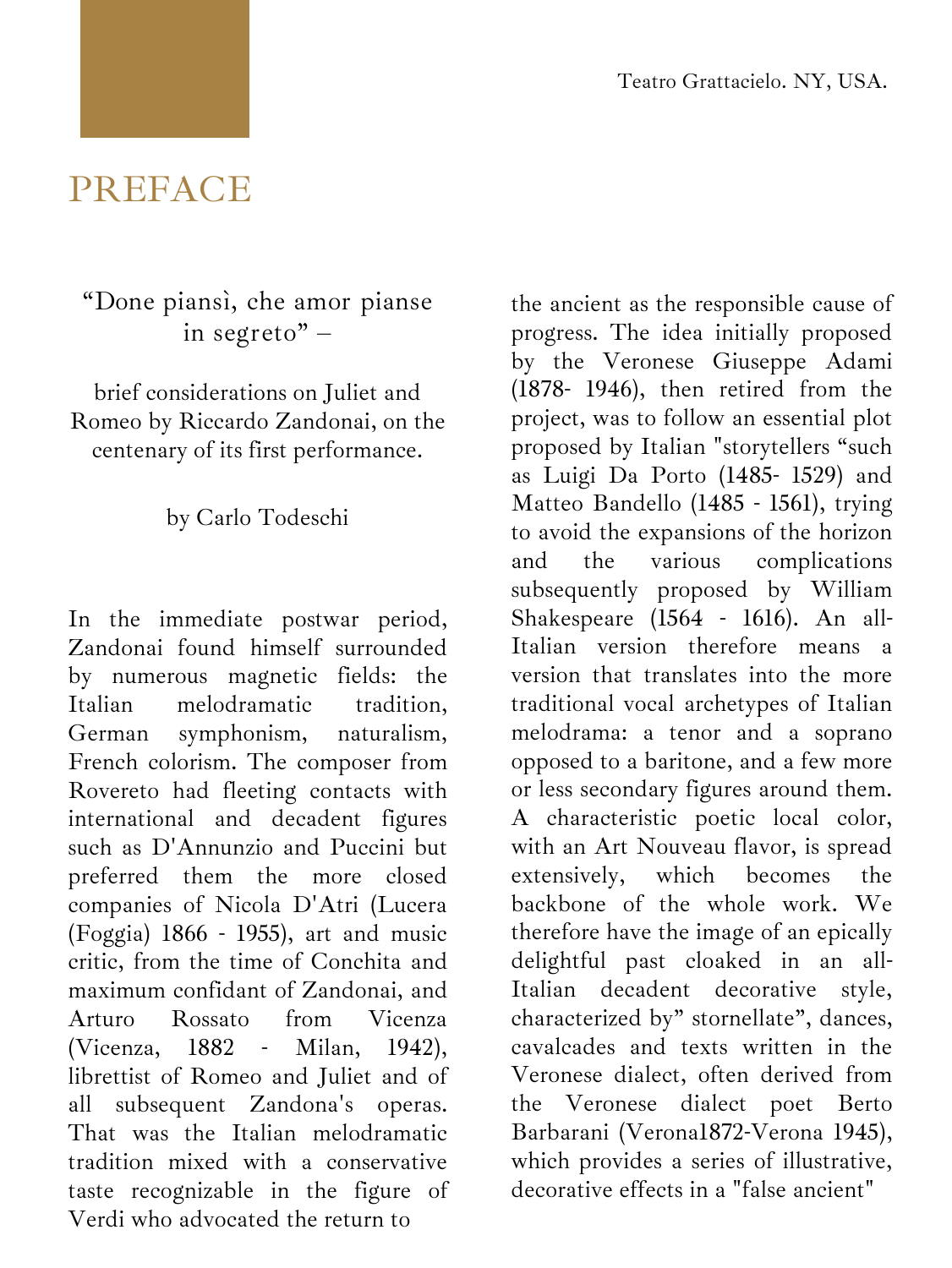# **PREFACE**

mode, one for all the song of the singer in the third act, a sort of madrigal that contrasts with the cavalcade, a noisy symphonic piece that represents Romeo's desperate race from Mantua to Verona. Veronese oleography and<br>symphonic spirit, poetic and symphonic spirit, poetic and sentimental reconstruction without philological pretensions, after all, for those who see Verona today, even the famous "Juliet's balcony" is nothing more than a cunning historical forgery obtained by sticking a balcony of Castelvecchio on an ancient house of the historic center, referred to as Casa Capuleti, and this too has to be demonstrated. During the rehearsals of the first performance at the Teatro Costanzi in Rome, Zandonai releases these statements to an interviewer with Corriere d'Italia: "I wrote as always with great sincerity: In this opera, even more than in Francesca, I wanted to write clear music, very clear. I didn't want to get lost in research of color and details that would ease my enthusiasm. The parts of Romeo and Juliet are all singing. Also, in the recitatives I wanted to follow the Italian school, bringing them back, modernizing them, to the glorious traditions of our melodrama ".

The opera is therefore characterized by a popular national slant that translates the Veronese legend into a sort of popular singing that captures an undeniable success in the third act: the Cantatore's romance and Romeo's ride, two antithetical pieces of theater and poetry. An Italian scholar, Gioacchino Lanza Tomasi (1934-) son of Giuseppe Tomasi di Lampedusa, author of the Leopard, wrote thirty years ago that according to him the Cantatore represented not only the dominant figure of the act, but perhaps of the whole opera, a kind of Italian metamorphosis of Mussorgsky's Innocente by Boris Godunov. Perhaps an exaggeration which, however, gives us the idea of how much the piece in question, the only "closed piece" of the work, wanted to represent, through the voice of the poor storyteller, the collective soul of a people. Seventeenth-century archaism, pseudo-medieval modalism, the poetic nature of the climate, the image of the dying girl all this breaks down in Romeo's response, an antithetical example of the theater of emphasis, of the descriptive symphonism that aspires to the effectiveness of a soundtrack.